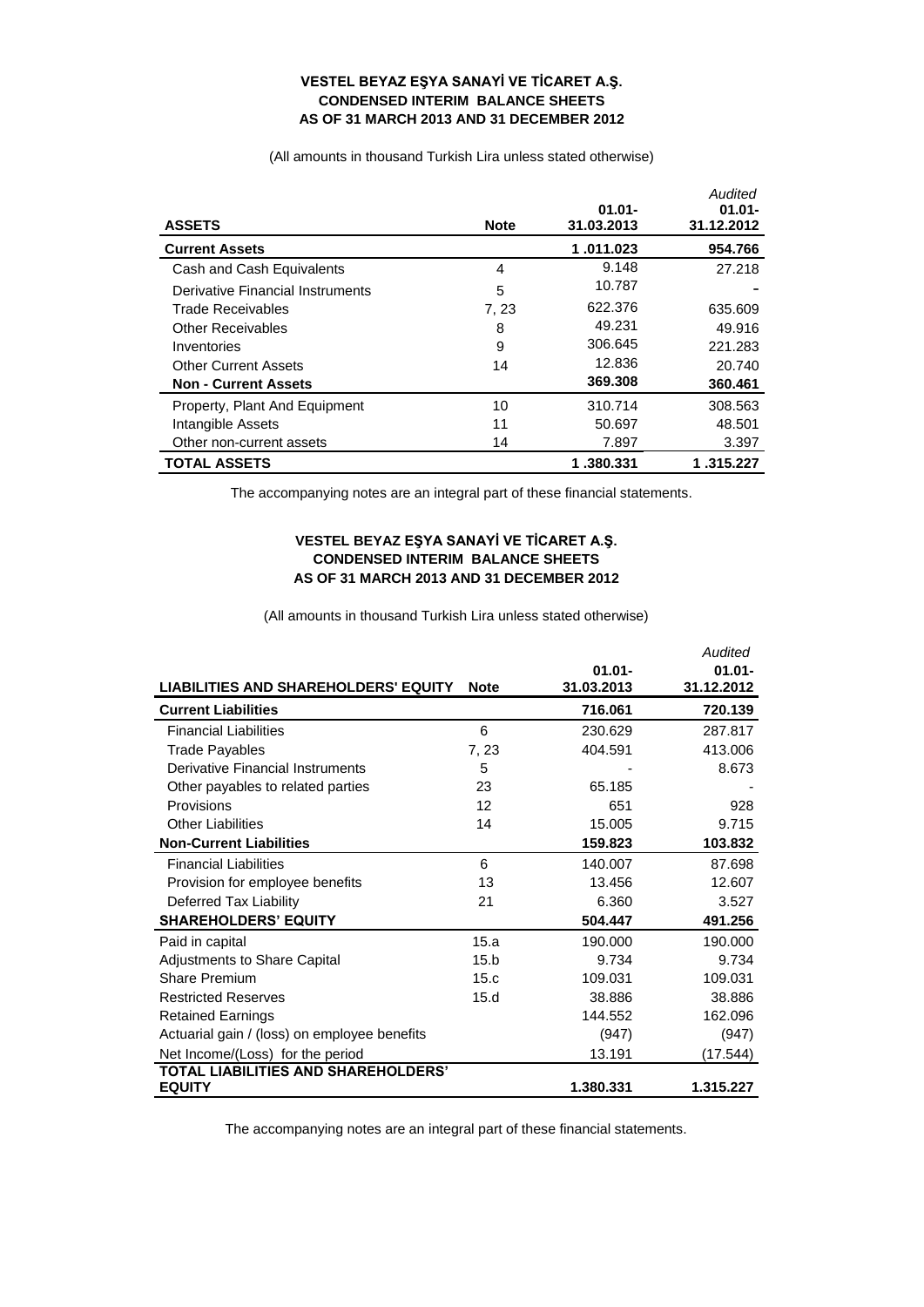## **VESTEL BEYAZ EŞYA SANAYİ VE TİCARET A.Ş. CONDENSED INTERIM STATEMENTS OF INCOME FOR THE THREE MONTH PERIOD ENDED 31 MARCH 2013**

(All amounts in thousand Turkish Lira unless stated otherwise)

|                                              | <b>Note</b> | $01.01 -$<br>31.03.2013 | $01.01 -$<br>31.03.2012 |
|----------------------------------------------|-------------|-------------------------|-------------------------|
| <b>BASIC OPERATING INCOME</b>                |             |                         |                         |
| Revenues                                     | 16          | 473.797                 | 391.986                 |
| Cost of Sales (-)                            |             | (436.015)               | (377.646)               |
| <b>GROSS PROFIT</b>                          |             | 37.782                  | 14.340                  |
| Marketing, selling and distribution expenses |             | (7.966)                 | (6.203)                 |
| General administrative expenses              |             | (12.028)                | (5.581)                 |
| Research and development expenses            |             | (5.209)                 | (4.347)                 |
| Other operating income                       | 18          | 907                     | 21.290                  |
| Other operating expense                      |             | (83)                    | (863)                   |
| <b>OPERATING PROFIT</b>                      |             | 13.403                  | 18.636                  |
| Financial Income                             | 19          | 41.819                  | 55.390                  |
| <b>Financial Expense</b>                     | 20          | (39.198)                | (50.811)                |
| <b>PROFIT/(LOSS) BEFORE TAXATION</b>         |             | 16.024                  | 23.215                  |
| Tax (expense) / benefit                      |             |                         |                         |
| <b>Current Tax Expense</b>                   | 21          |                         | (2.951)                 |
| Deferred tax benefit                         | 21          | (2.833)                 | (494)                   |
| <b>NET INCOME</b>                            |             | 13.191                  | 19.770                  |
| <b>EARNINGS PER SHARE</b>                    |             | 6,9%                    | 10,4%                   |

The accompanying notes are an integral part of these financial statements.